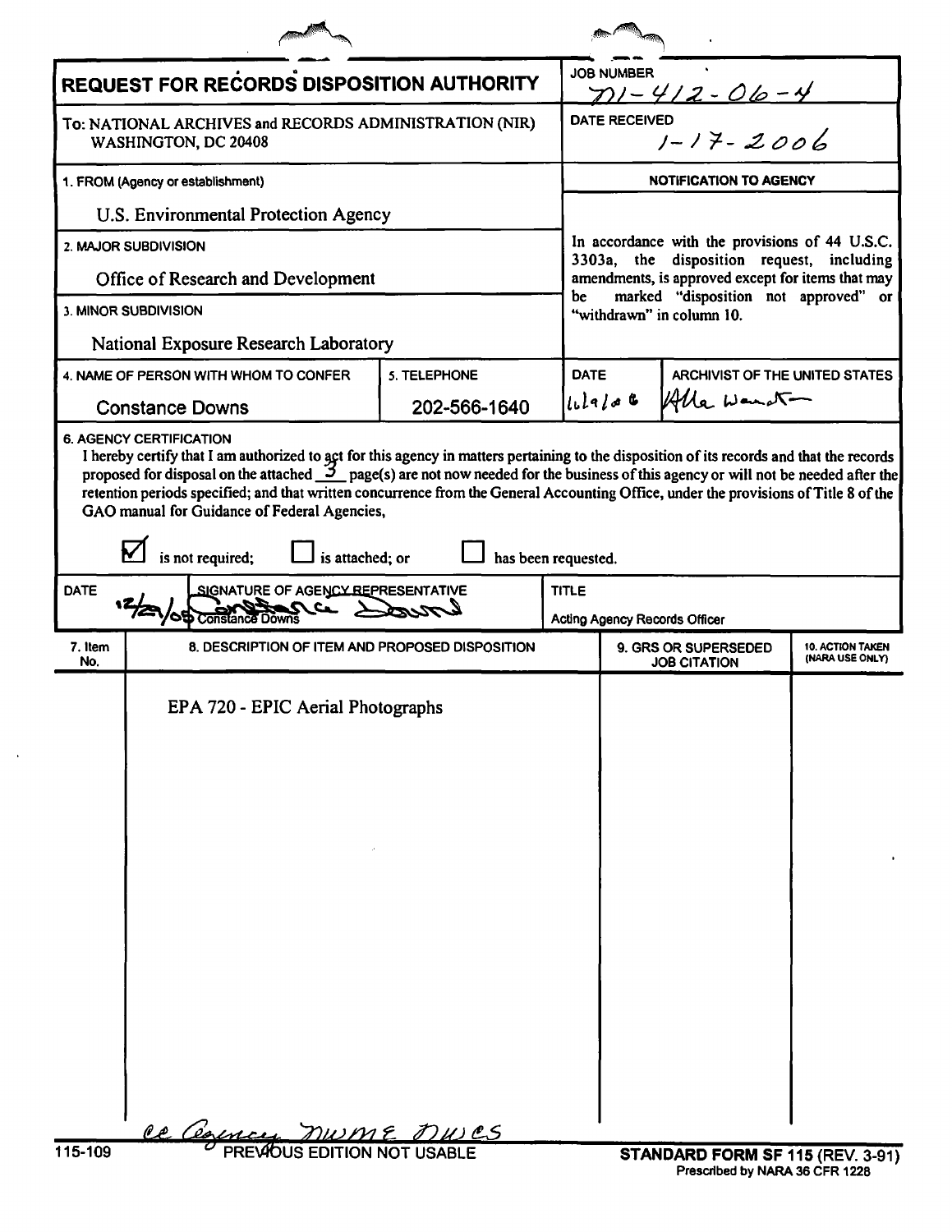# **EPA Records Schedule 720**

Status: Final, *02/29/2008*

Title: EPIC Aerial Photographs

Program: Research and Development

Applicability: Environmental Photographic Interpretation Center (EPIC)

Function: 108 - Environmental Management

#### NARA Disposal Authority:

This schedule authorizes the disposition of the record copy in any media (media neutral), excluding any records already in electronic form, Records designated for permanent retention must be transferred to the National Archives in accordance with NARA standards at the time of transfer.

•  $N1-412-06-4$ 

#### Description:

The EPIC aerial photographic collection consists of photographs acquired from various sources such as NOAA, USGS, and local governments as well as those taken for EPA as part of overflight of sites being studied. Photographs are in roll, cut frames, and digital form. The collection consists of 5,500 rolls and over 150,000 cut frames of imagery dated from 1930 to the present. The digital images are being created as part of an ongoing internal project.

Also includes analytical reports consisting of approximately 6,000 photo analysis reports, including aerial prints as well as overlays.

Also includes indexes and a database containing report metadata.

#### Disposition Instructions:

Item a(I): Photographic collection - Nonelectronic

Includes roll film and cut frames.

- Permanent
- Close file upon conclusion of EPA's business needs.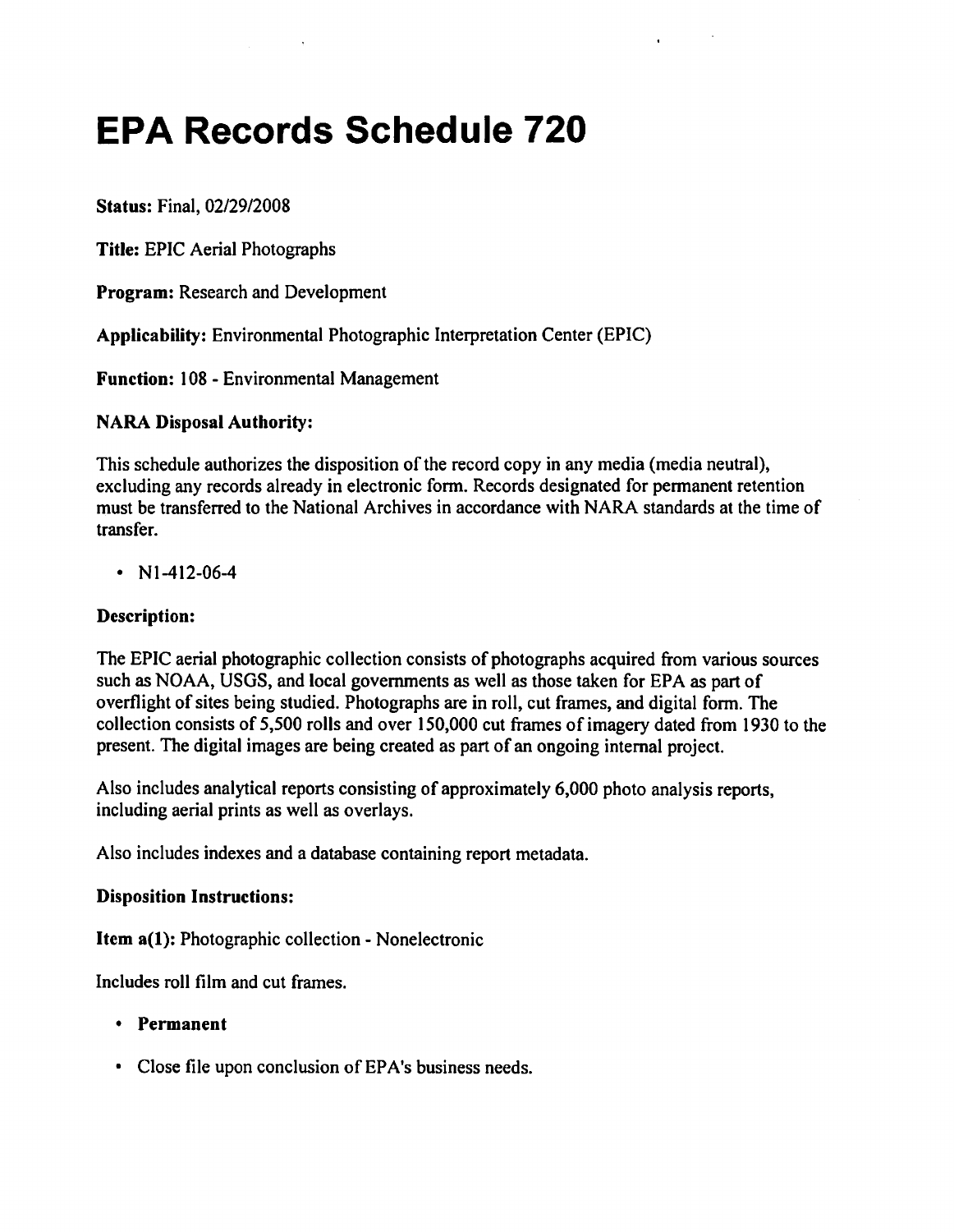• Transfer to the National Archives after file closure in accordance with 36 CFR 1228.268.

Item a(2): Photographic collection - Electronic

 $\sim 100$ 

Includes digital images.

- • Permanent
- Transfer to the National Archives every 5 years, with any related documentation and external finding aids, in accordance with 36 CFR 1228.270 or standards applicable at the time.

Item a(3): Photographic collection - Electronic copy of records transferred to the National Archives

- • Disposable
- • Close file upon transfer to the National Archives.
- Delete after electronic record copy is transferred to the National Archives.

Item b(l): Analytical reports - Nonelectronic

- • Permanent
- Close file upon conclusion of EPA's business needs
- Transfer to the National Archives after file closure.

Item b(2): Analytical reports - Electronic

- • Permanent
- Transfer to the National Archives every 5 years, with any related documentation and external finding aids. in accordance with 36 CFR 1228.270 or standards applicable at the time.

Item b(3): Analytical reports - Electronic copy of records transferred to the National Archives

• Disposable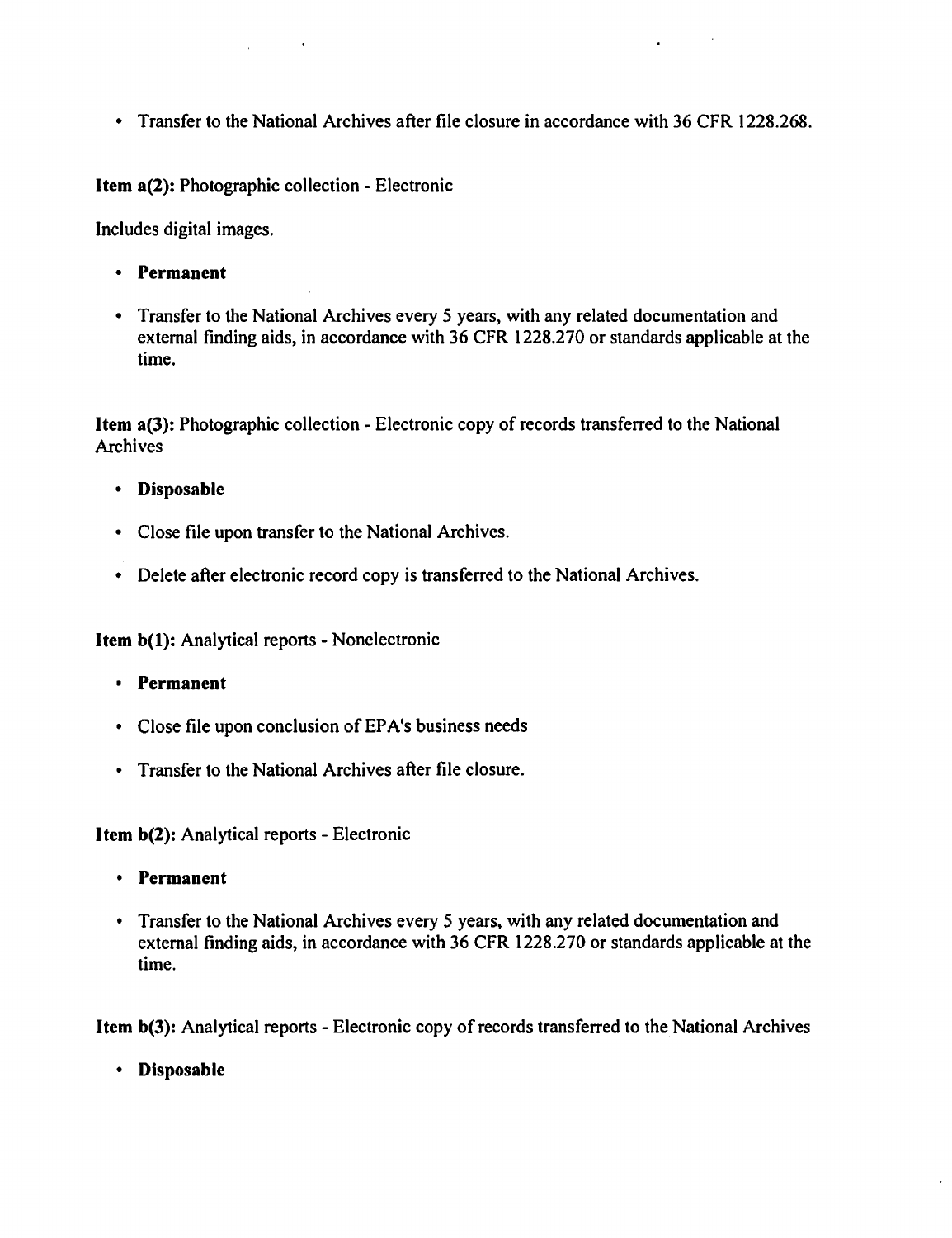- • Close file upon transfer to the National Archives.
- Delete after electronic record copy is successfully transferred to the National Archives.

## Item c(l): Indexes - Nonelectronic

Includes paper map indexes with overlays.

- • Permanent
- • Close file upon conclusion of EPA's business needs.
- • Transfer textual records to the National Archives after file closure.

## Item c(2): Indexes - Electronic

Includes database tracking system(s) with documentation.

- • Permanent
- Transfer to the National Archives every 5 years, with any related documentation and external finding aids, in accordance with 36 CFR 1228.270 or standards applicable at the time.

Item c(3): Indexes - Electronic copy of records transferred to the National Archives

- • Disposable
- • Close file upon transfer to the National Archives.
- Delete after electronic record copy is successfully transferred to the National Archives.

#### Guidance:

This schedule covers a unique, program-specific collection used by EPA to produce analytical reports. Copies of aerial photographs maintained in other offices as part of a related series (e.g., Superfund remedial site files), are to be retired according to the disposition requirements of the related series.

Reference copies may be destroyed when no longer needed to support current activities.

#### Reasons for Disposition: